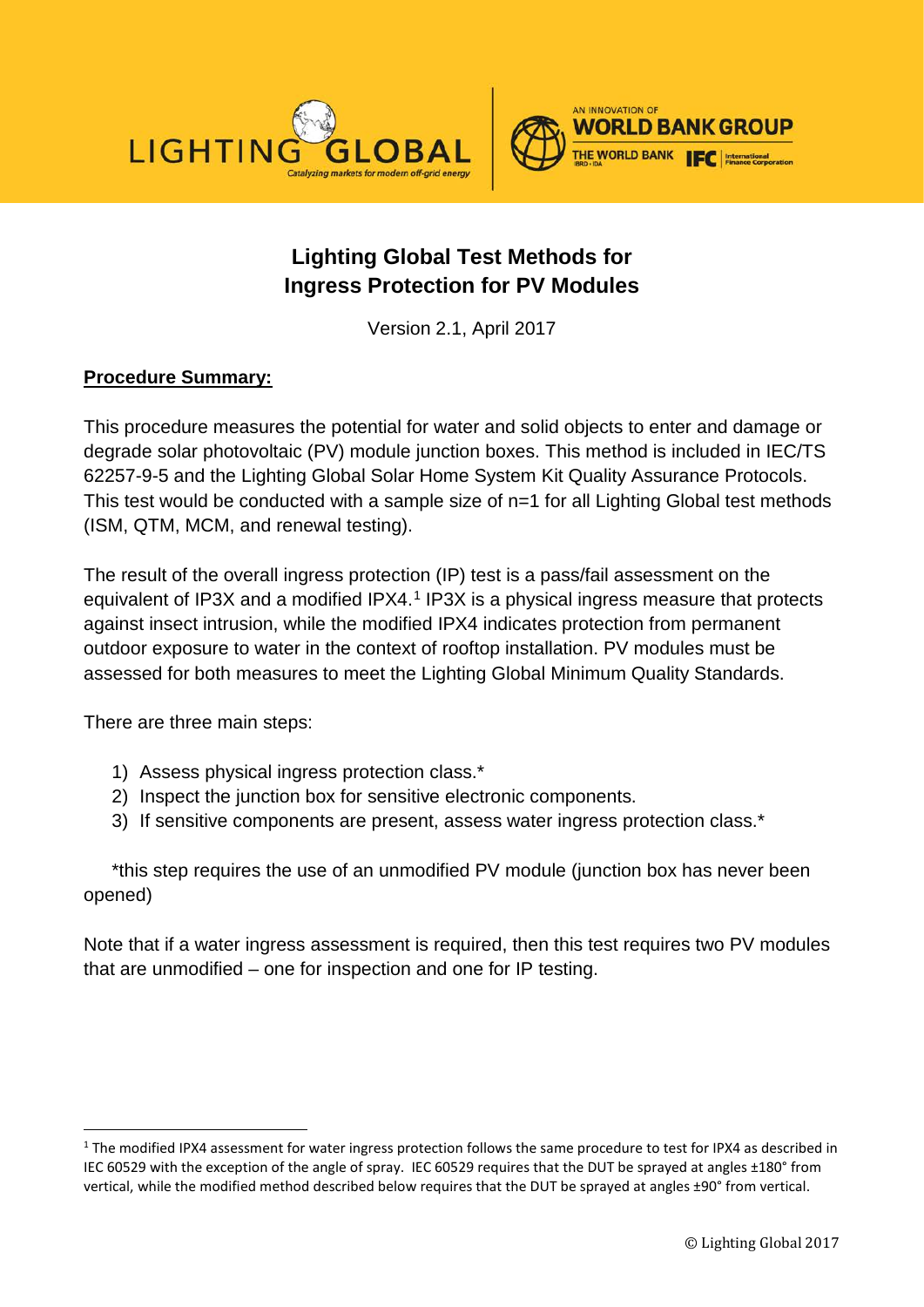### **IP Assessment for Solid Foreign Objects:**

Note: This test can be destructive. Do not perform any additional tests on the sample's PV module after testing. The sample's PV module, including its enclosure and/or junction box, shall not have been altered in any way prior to testing; however, if the only alteration is that the PV module's connector (e.g. barrel plug) has been removed from the end of the PV cable, it may be used for IP assessment testing.

Assess the PV module for IP3X as described in Appendix U of IEC/TS 62257-9-5:

- 1. Before the measurement, be sure that the DUT is properly functioning.
- 2. Explore the DUT's entire surface to test for penetration with a 2.5 mm probe. For a product that is designed to be installed on the roof with the lighting unit attached inside the structure directly below, the portion of the product that is designed to be outside must be assessed for IP3X, while the portion of the product designed to be inside must be assessed for IP2X.
- 3. If the probe can enter a part of the DUT's enclosure that contains electronic components, electrical connections or circuits, the DUT does not pass the IP assessment for ingress of solid foreign objects. If the probe can enter an external jack, this is not considered a failure, unless it can enter the DUT's enclosure through the external jack. Document any failures with photographs and text.
- 4. If the 2.5 mm probe cannot enter the DUT, the DUT meets the requirements for IP3X.
- Note: Since the enclosure is not opened until the enclosure inspection procedure, below, it may not be possible to determine whether the DUT passes or fails this test until after the enclosure inspection procedure is performed.

#### **Enclosure Inspection:**

- 1. Open the junction box or PV enclosure to determine if a circuit board or other sensitive electronics are present. (This can be destructive.) If no circuit boards or sensitive electronics are present or if the junction box is completely potted with silicone or similar sealant, the product passes and the tester does not need to assess the DUT for water ingress.
- 2. If a circuit board or other sensitive electronic components are present within the junction box or PV enclosure, the water ingress test shall be conducted on a new sample. (Note: a single diode, not soldered to a circuit board, is not considered a "sensitive electronic component." Any printed circuit board is considered "sensitive." See Figures [1](#page-2-0)[-2](#page-2-1) for guidance.)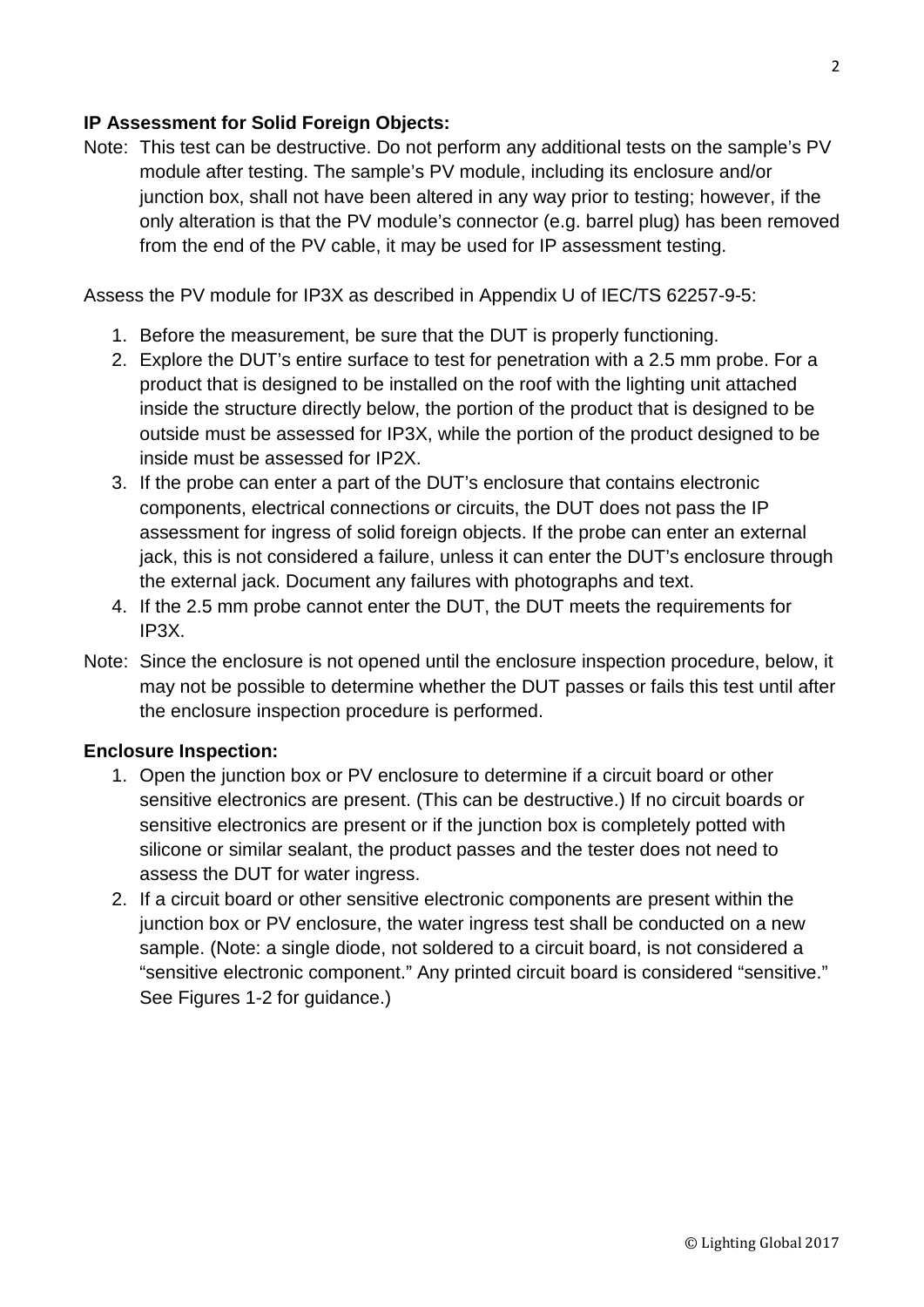

**Figure 1. Examples of DUTs containing "a circuit board or other sensitive electronics" and requiring water ingress testing.**

<span id="page-2-0"></span>

<span id="page-2-1"></span>**Figure 2. Examples of DUTs** *not* **containing "a circuit board or other sensitive electronics" and** *not* **requiring water ingress testing. (The junction box on the right contains a diode.)**

#### **IP Assessment for Water:**

- Note: This test can be destructive. Do not perform any additional tests on the sample after testing. The sample's PV module, including its enclosure and/or junction box shall not have been altered in any way prior to testing; however, if the only alteration is that the PV module's connector (e.g. barrel plug) has been removed from the end of the PV cable, it may be used for IP assessment testing.
	- 1. Place the DUT with the active PV area facing up on a smooth, solid, flat surface that is tilted at a 10° angle from the horizontal (Figure 3). The DUT shall be placed in the least favorable orientation on the surface. The placement is intended to resemble common rooftop installations and allow for the possibility that water would run behind the module. This will typically be accomplished by allowing the PV cord to rest under the frame as could occur when installed. For a product that is designed to be installed on the roof with the lighting unit attached inside the structure directly below,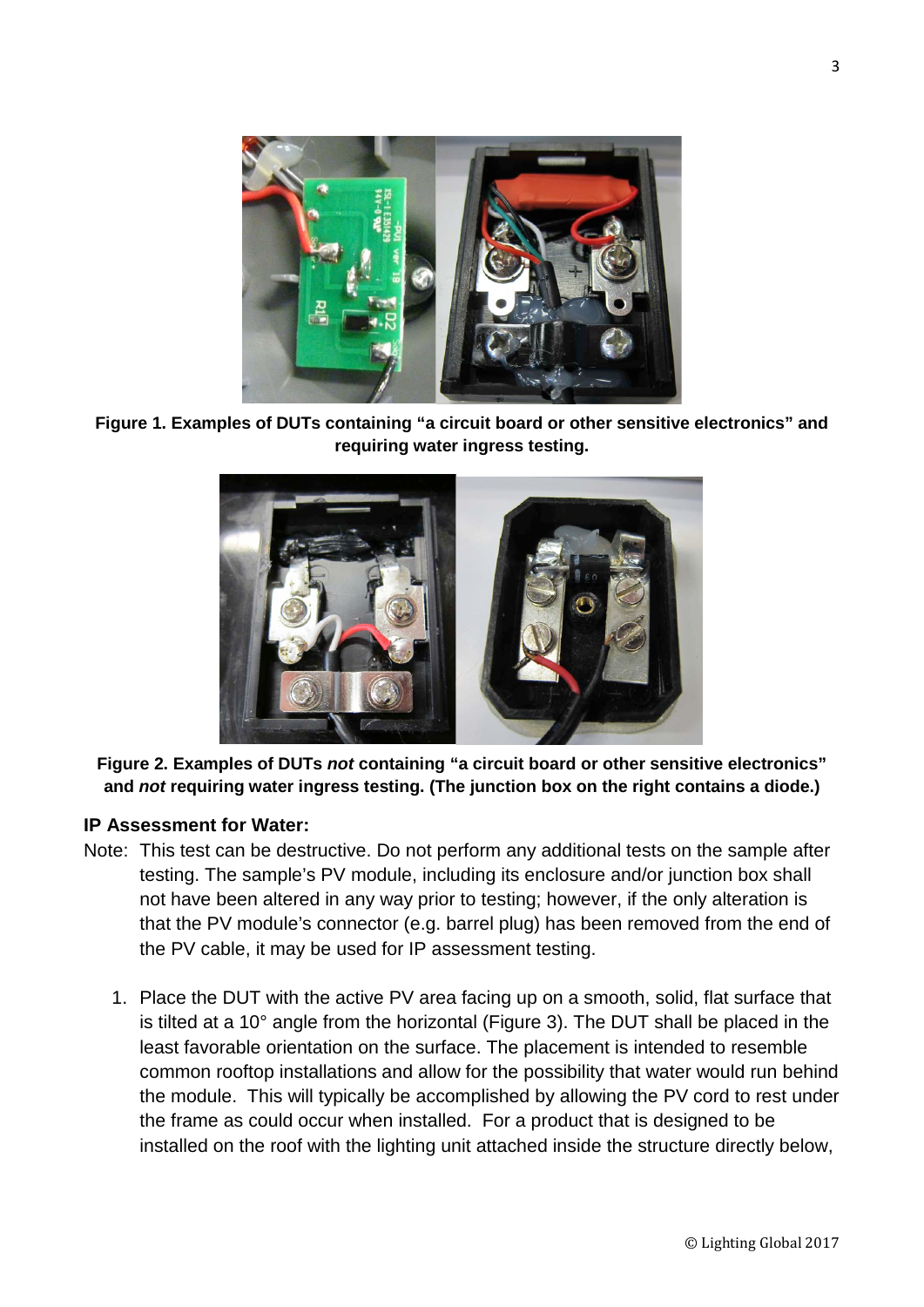install the unit as per the instructions on a smooth, solid, flat surface and conduct the IPX4 test as directed below.

Note: The least favorable orientation is typically the one in which the cable exits the junction box on the upslope side.



**Figure 3. Side view of module prepared for testing.**



**Figure 4. Side view of product designed to attach to roof**

- 2. Conduct the modified IPX4 equivalent test as follows:
	- a. Spray water from the controlled water source over the DUT in all practical directions (at angles +/- 90° from vertical). The water flow rate shall be close to 10 l/min. Spray the water over the DUT for 1 min per square metre of enclosure surface area for a minimum of 5 minutes. The distance between the water source and the DUT should be between 0,3 m and 0,5 m.
	- b. After spraying water over the DUT, dry the DUT's exterior on all sides with a towel without tilting the DUT.
	- c. Open the junction box or enclosures protecting electronic components. (This can be destructive.) To the degree practical, avoid tilting the DUT while opening the junction box.
	- d. If the module does not have a typical junction box, but rather its connections are within an enclosure around the PV module itself (for example, see Figure 4), open the enclosure with the proper screwdriver(s) or other devices. (This can be destructive.)